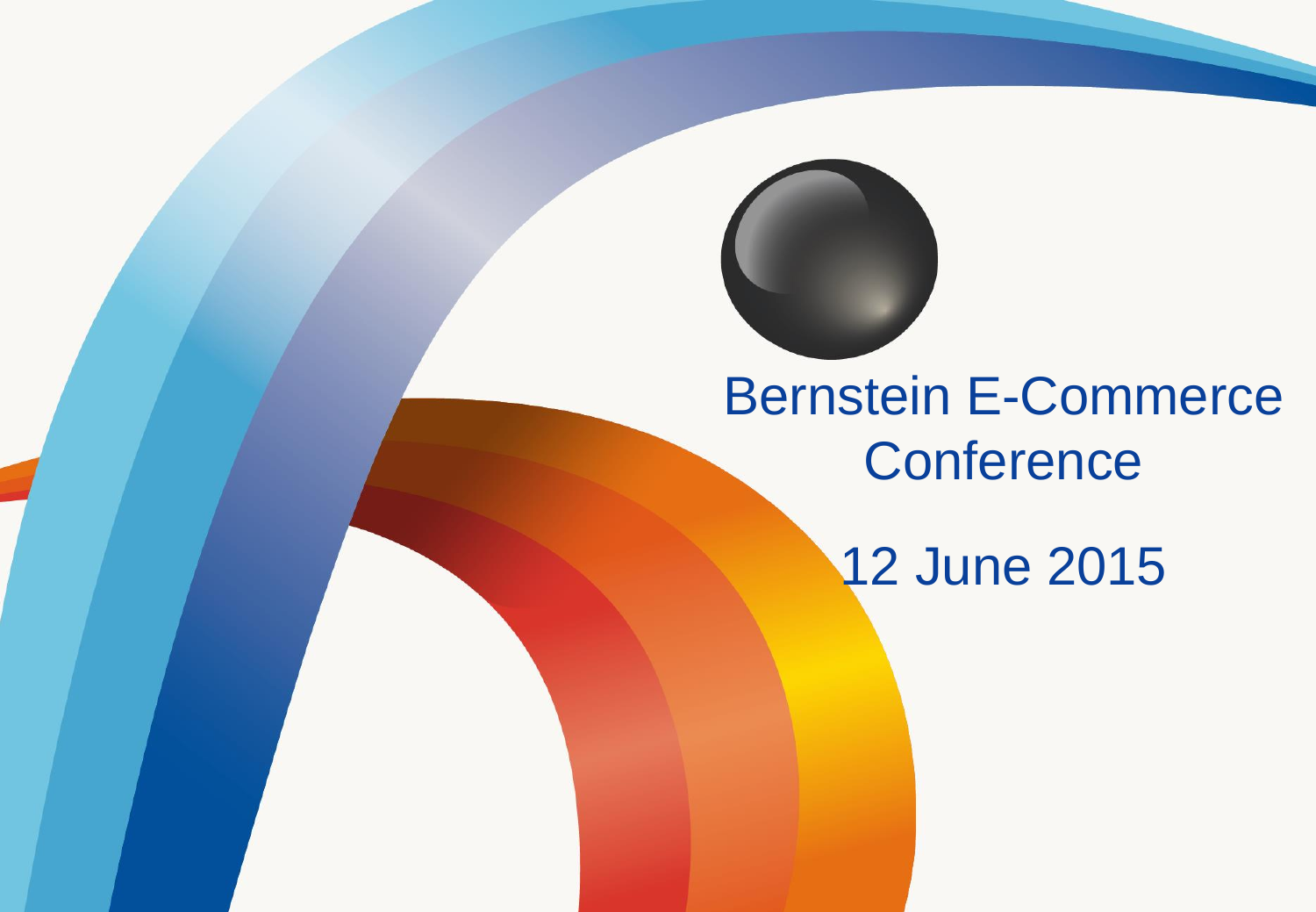# Multi Channel Evolution …… a classic model



touch points

Integrated multiple touch points

Seamless experience across all touch points

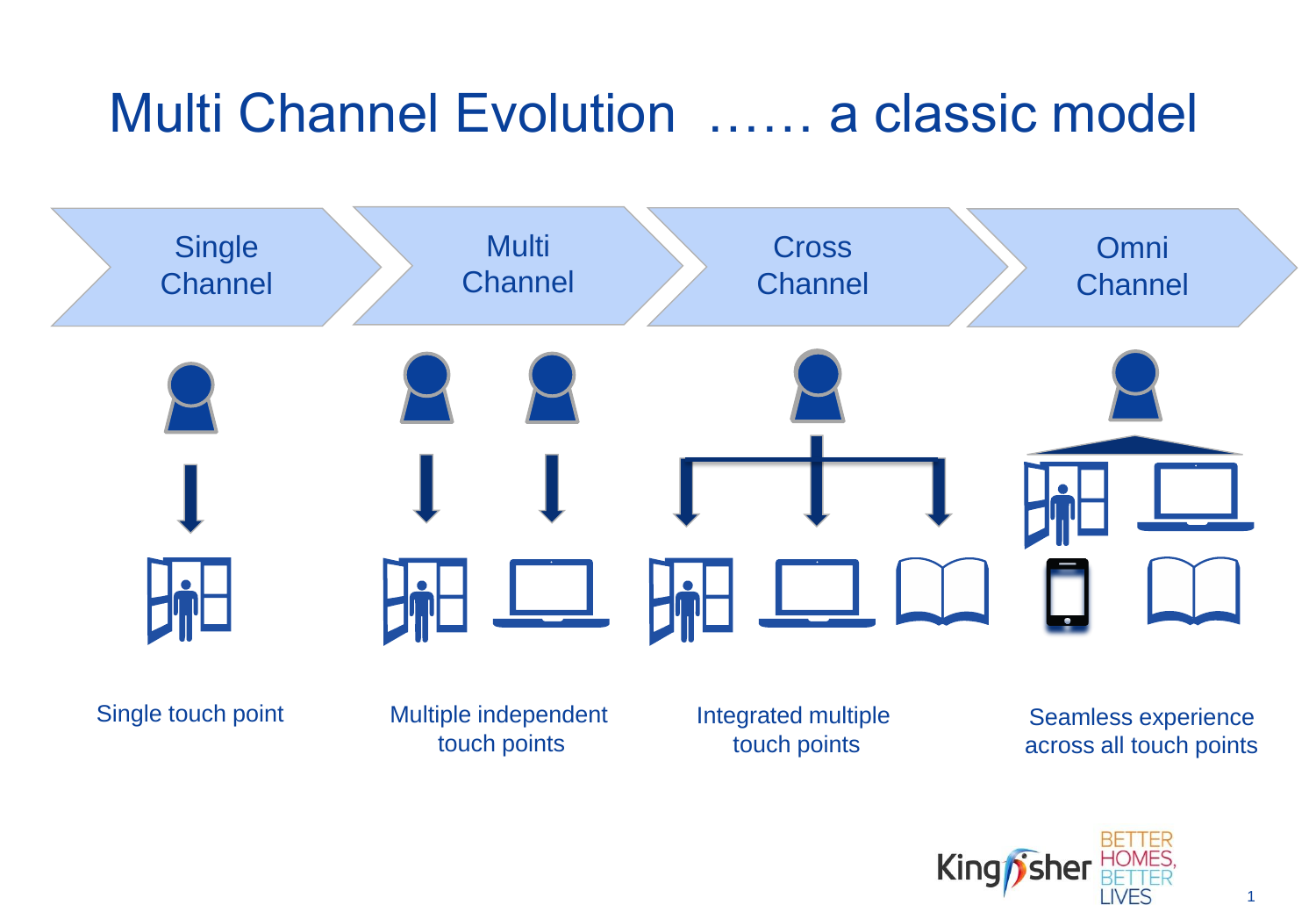## Multi Channel Evolution …… our experience



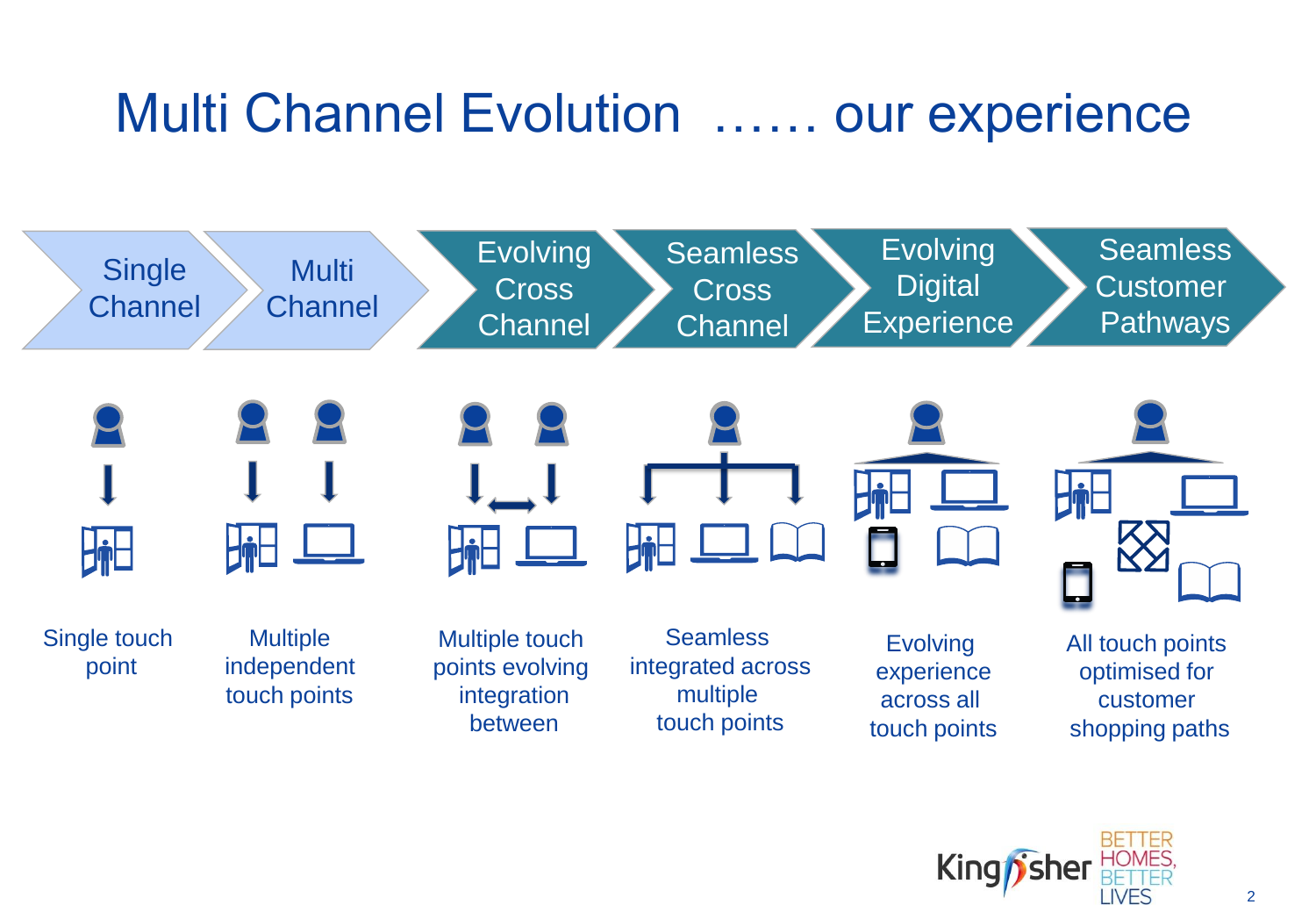# **Multi Channel Evolution**



#### Increasing integration between channels usually driven by Click & Collect





Low Volume Single fulfilment route High Volume Multiple fulfilment routes **Evolution** 

#### Inventory visibility and accuracy key factors

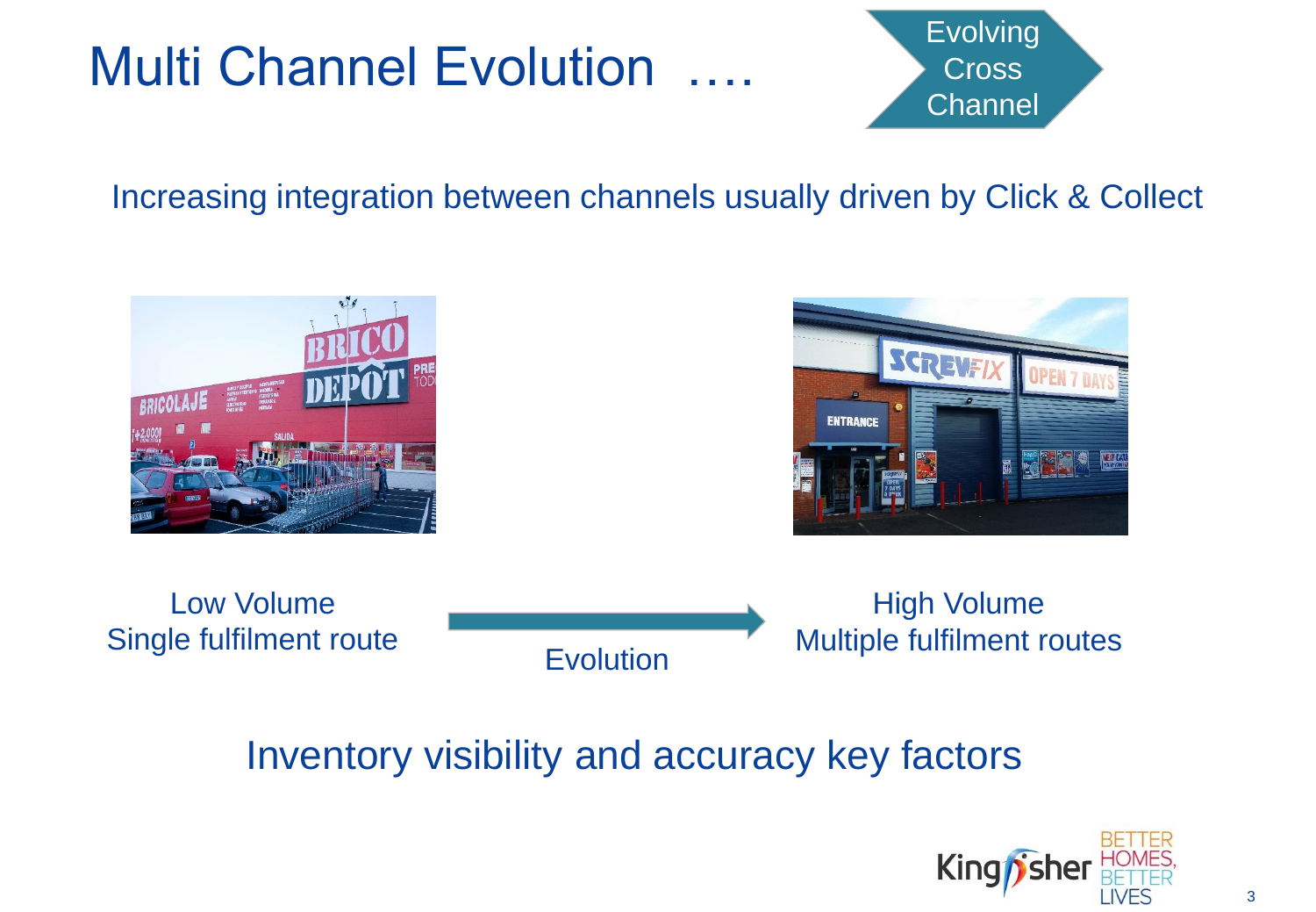# **Multi Channel Evolution**



#### Major systems step change, our first was Screwfix



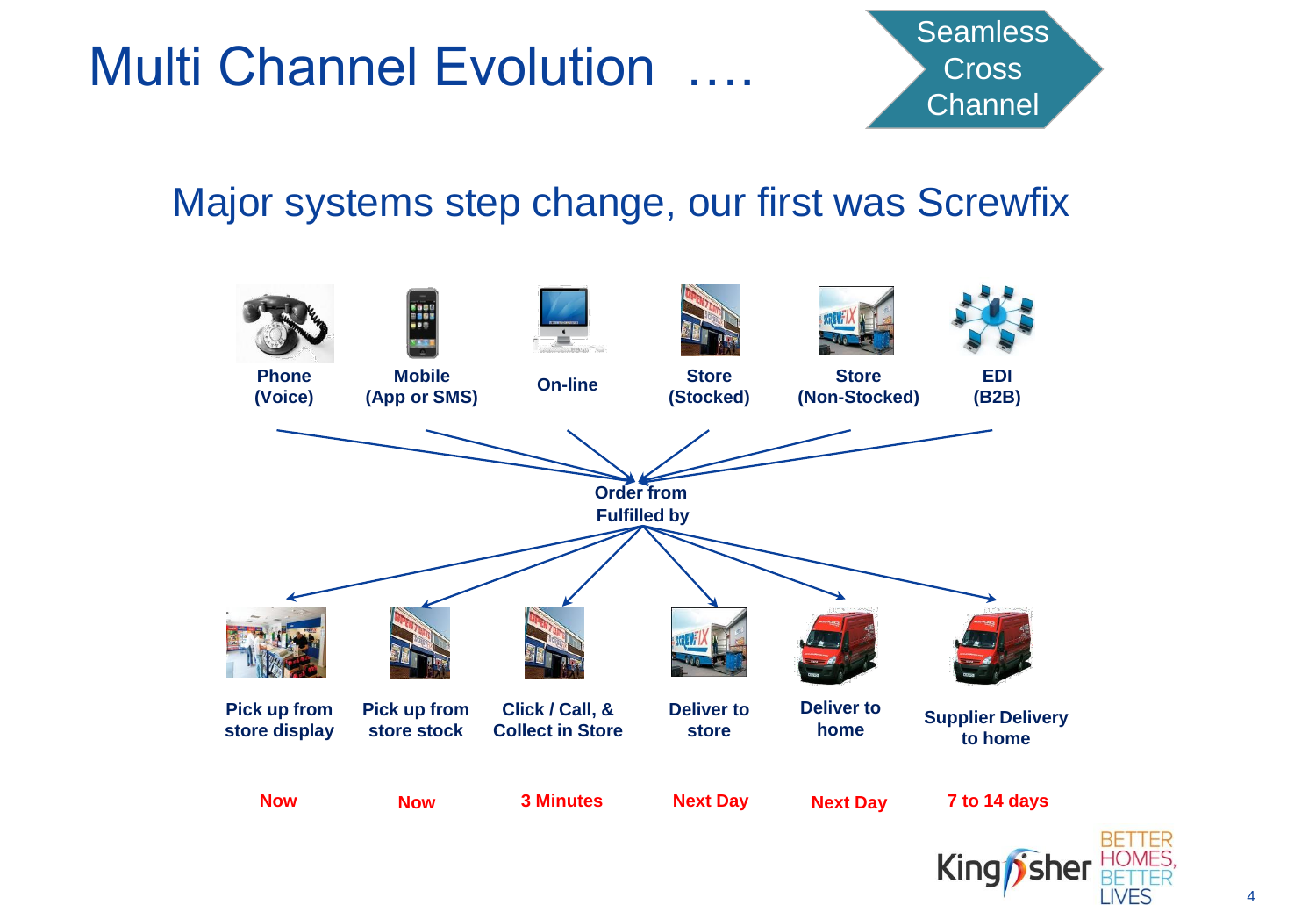



Our latest group systems project moves concept on even further

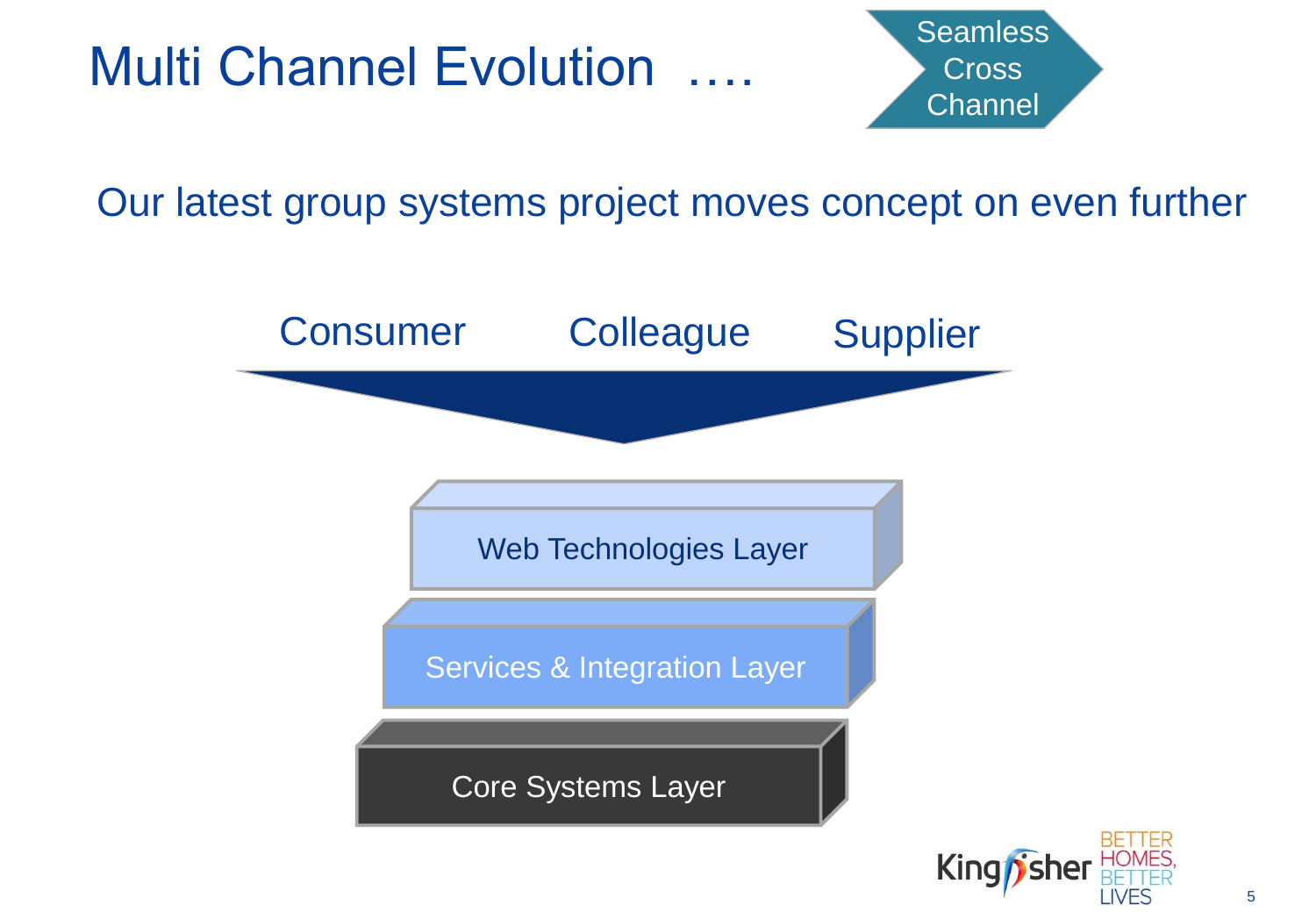

### Trend 1 – Device Change



Device form and capabilities constantly changing







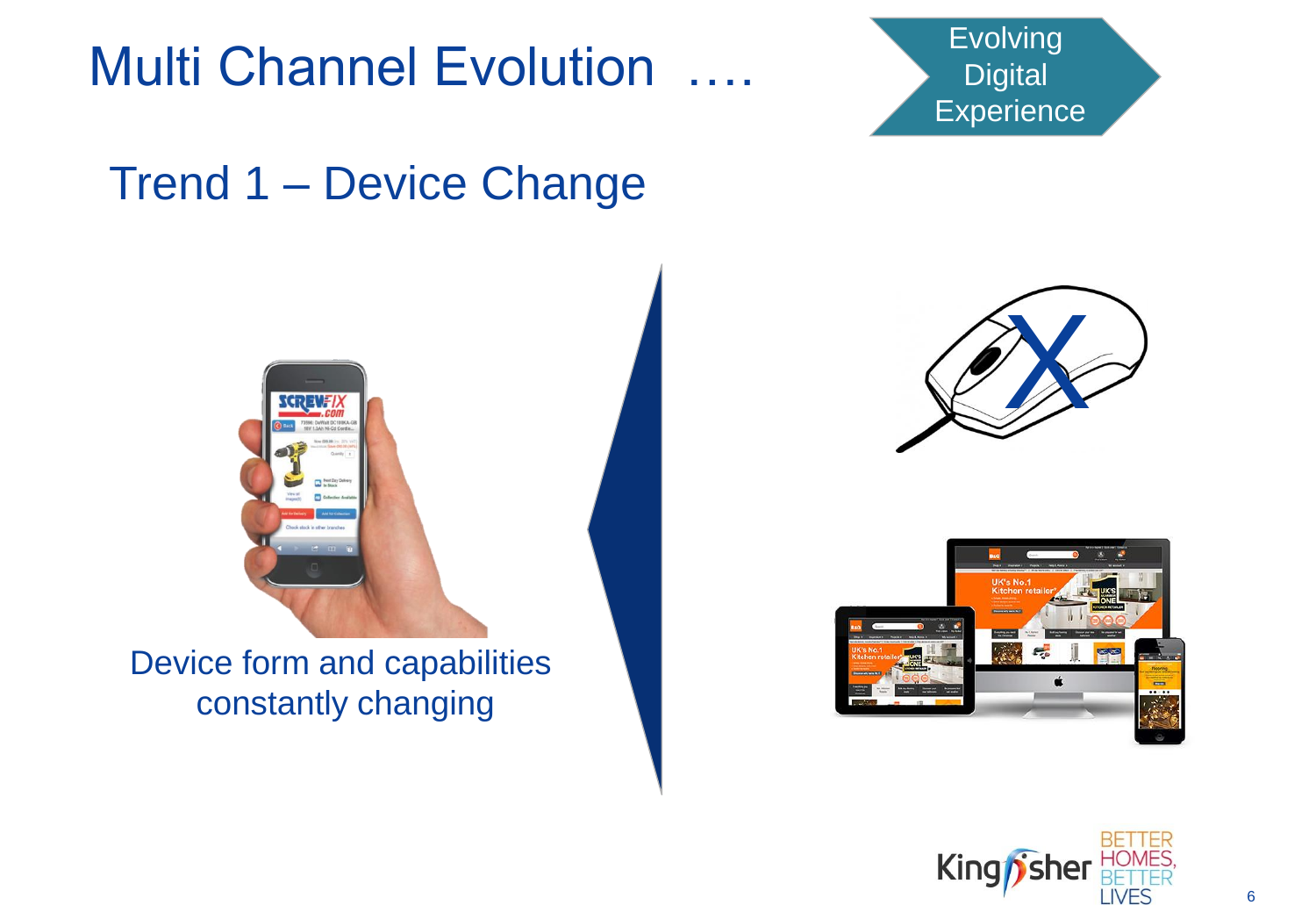# Multi Channel Evolution …. Sevelving

## Trend 2 – Personalisation



#### Users want a more personal experience





#### Algorithmic content



Data



User content